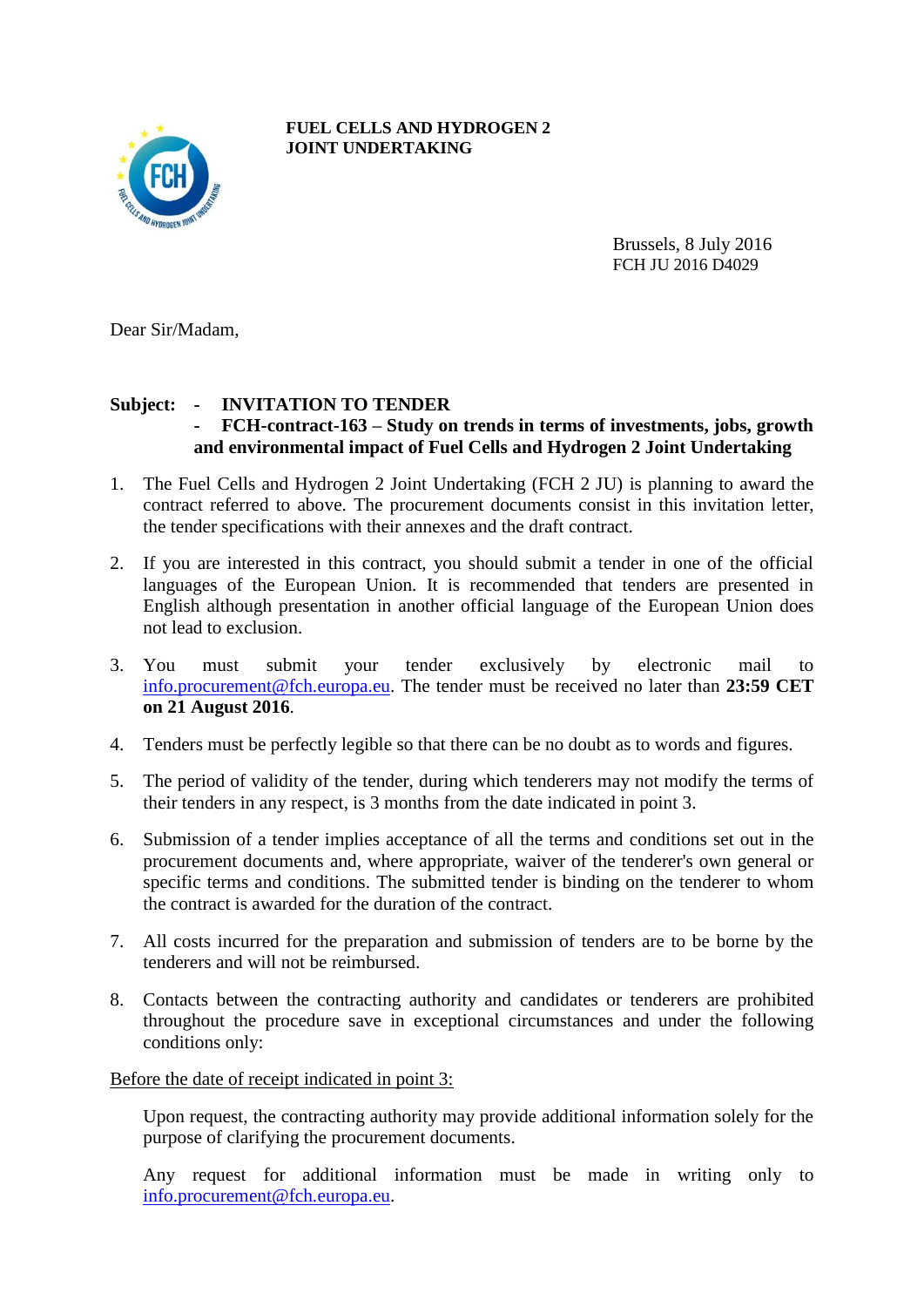The contracting authority is not bound to reply to requests for additional information received less than six working days before the date of receipt of tenders indicated in point 3.

The contracting authority may, on its own initiative, inform interested parties of any error, inaccuracy, omission or any other type of clerical error in the text of the procurement documents.

Any additional information including that referred to above will be posted on [http://www.fch.europa.eu/page/procurements.](http://www.fch.europa.eu/page/procurements) The website will be updated regularly and it is your responsibility to check for updates and modifications during the submission period.

## After the opening of tenders:

If obvious clerical errors in the tender need to be corrected or confirmation of a specific or technical element is necessary, the contracting authority will contact the tenderer provided this does not lead to substantial changes to the terms of the submitted tender.

The contracting authority may negotiate with tenderers the tenders they have submitted, in order to adapt them to the procurement documents and in order to find the most economically advantageous tender. The minimum requirements defined in the procurement documents are not subject to negotiation. During negotiations equal treatment of all tenderers will be ensured. The contracting authority reserves the right not to negotiate and to award the contract on the basis of the tenders initially received.

- 9. This invitation to tender is in no way binding on the contracting authority. The contracting authority's contractual obligation commences only upon signature of the contract with the successful tenderer.
- 10. Up to the point of signature, the contracting authority may cancel the procurement procedure without the candidates or tenderers being entitled to claim any compensation. This decision must be substantiated and the candidates or tenderers notified.
- 11. Once the contracting authority has opened the tender, it becomes its property and it shall be treated confidentially.
- 12. You will be informed of the outcome of this procurement procedure (award decision) by e-mail only. It is your responsibility to provide a valid e-mail address together with your contact details in your tender and to check this e-mail address regularly.
- 13. If processing your reply to the invitation to tender involves the recording and processing of personal data (such as your name, address and CV), such data will be processed pursuant to Regulation (EC) No 45/2001 on the protection of individuals with regard to the processing of personal data by the Community institutions and bodies and on the free movement of such data. Unless indicated otherwise, your replies to the questions and any personal data requested are required to evaluate your tender in accordance with the specifications of the invitation to tender and will be processed solely for that purpose by the FCH 2 JU. Details concerning the processing of your personal data are available on the privacy statement at:

[http://ec.europa.eu/dataprotectionofficer/privacystatement\\_publicprocurement\\_en.pdf.](http://ec.europa.eu/dataprotectionofficer/privacystatement_publicprocurement_en.pdf)

14. Your personal data may be registered in the Early Detection and Exclusion System (EDES) if you are in one of the situations mentioned in Article 106 of the Financial